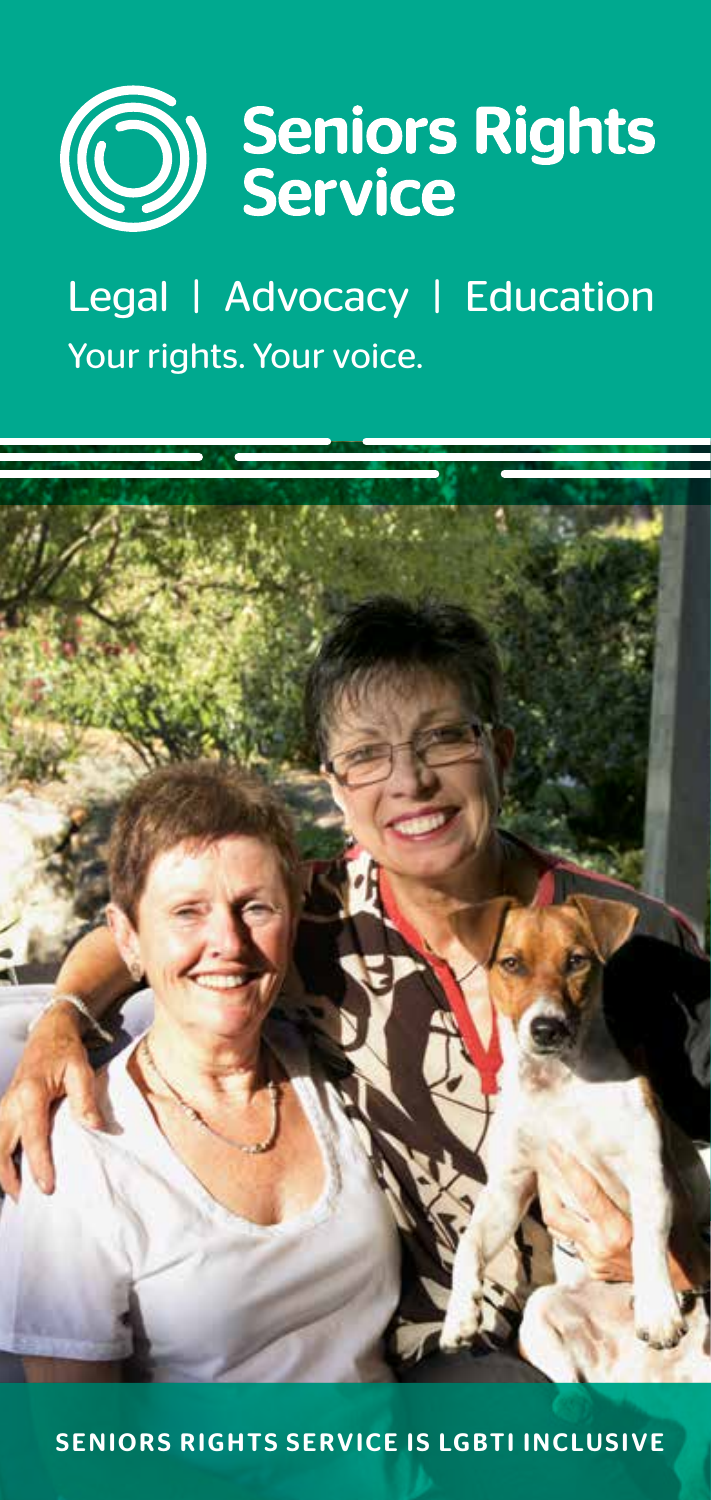

## Your rights. Your voice.

Our services are free and confidential. We utilise The Interpreter Service (TIS) when required 131 450.

### Seniors Rights Service receives funding from:

- Commonwealth Department of Health
- NSW Fair Trading
- Legal Aid (NSW)
- Family and Community Services NSW
- Commonwealth Attorney General's Department



**Seniors Rights**<br>Service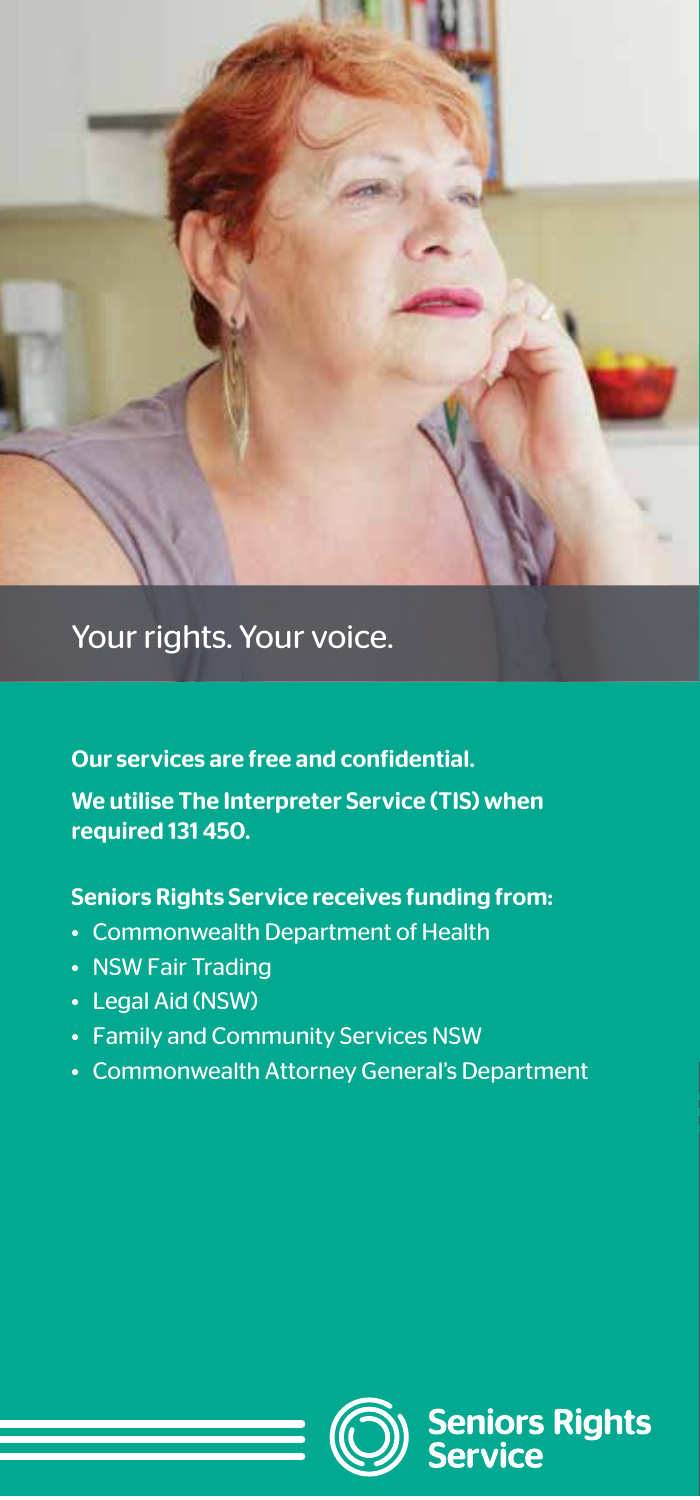

### Legal Advocacy Education and Education and

Our legal service provides advice on most legal issues to older people in NSW. Further, we offer a comprehensive referral service. We may also provide limited legal assistance for financially and socially disadvantaged older people.

#### Advice includes:

- Consumer rights
- Human rights/Elder abuse
- Financial exploitation
- Planning for later life

Our Retirement Village legal service provides advice to residents of retirement villages (including former and prospective residents) on issues arising from disputes with the retirement village management or interpretation of a contract.

The Strata legal service advises on any aspect of strata living. We give advice on disputes with the Strata Committee, Owners Corporation or Strata Managing Agent. We advise on disputes about strata collective sales or redevelopment proposals.

Seniors Rights Service is a fully accredited Community Legal Centre.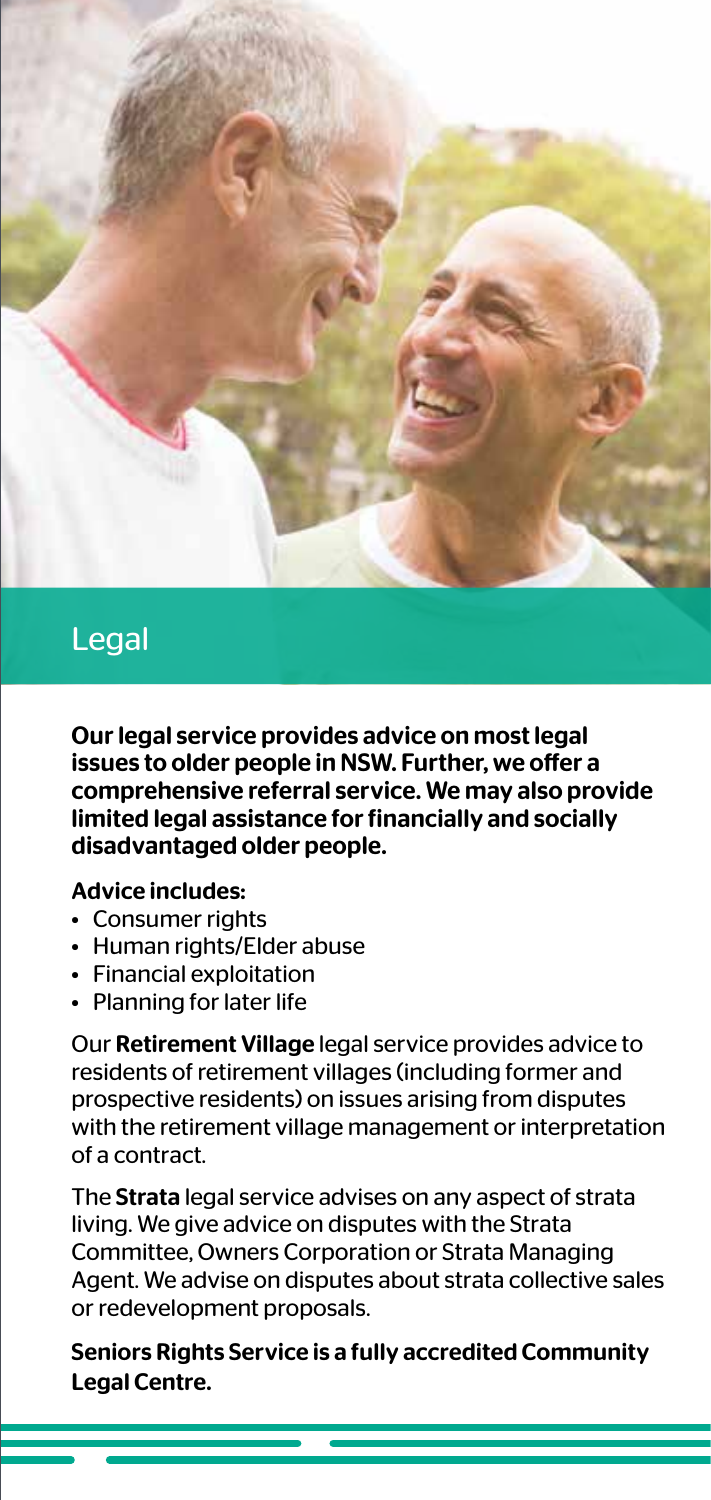

### **Legal Advocacy** Education Advocacy Education Advocacy

#### Our advocacy service provides advocacy for recipients of all Commonwealth funded aged care services.

#### Advocates

- Provide information about rights and responsibilities
- Listen to your concerns
- Help resolve problems or complaints with your aged care service providers
- Speak with your service provider if required
- Refer to other agencies where necessary

Our advocacy work raises consumer issues on behalf of vulnerable older people to government, the aged care system and the community.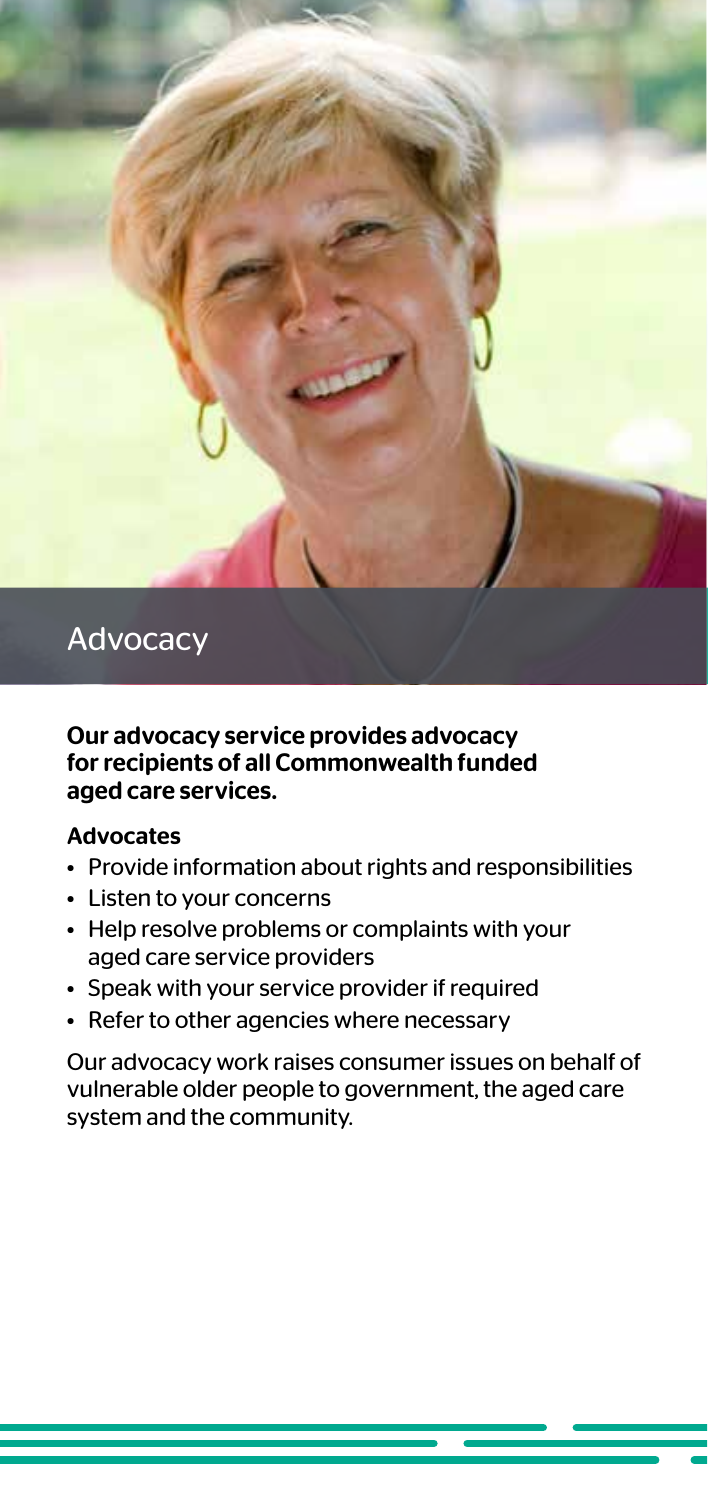

## **Legal Advisory Education**

We provide targeted rights-based education to a diverse range of older people regardless of cultural background or sexual orientation. Sessions are provided on a range of topics relevant for the requesting organisation including:

- The rights of older people
- How to plan ahead
- Retirement village living
- Issues in aged and community care
- How people can access our services

 We collaborate with organisations and community groups to develop forums and projects on specific issues such as financial elder abuse.